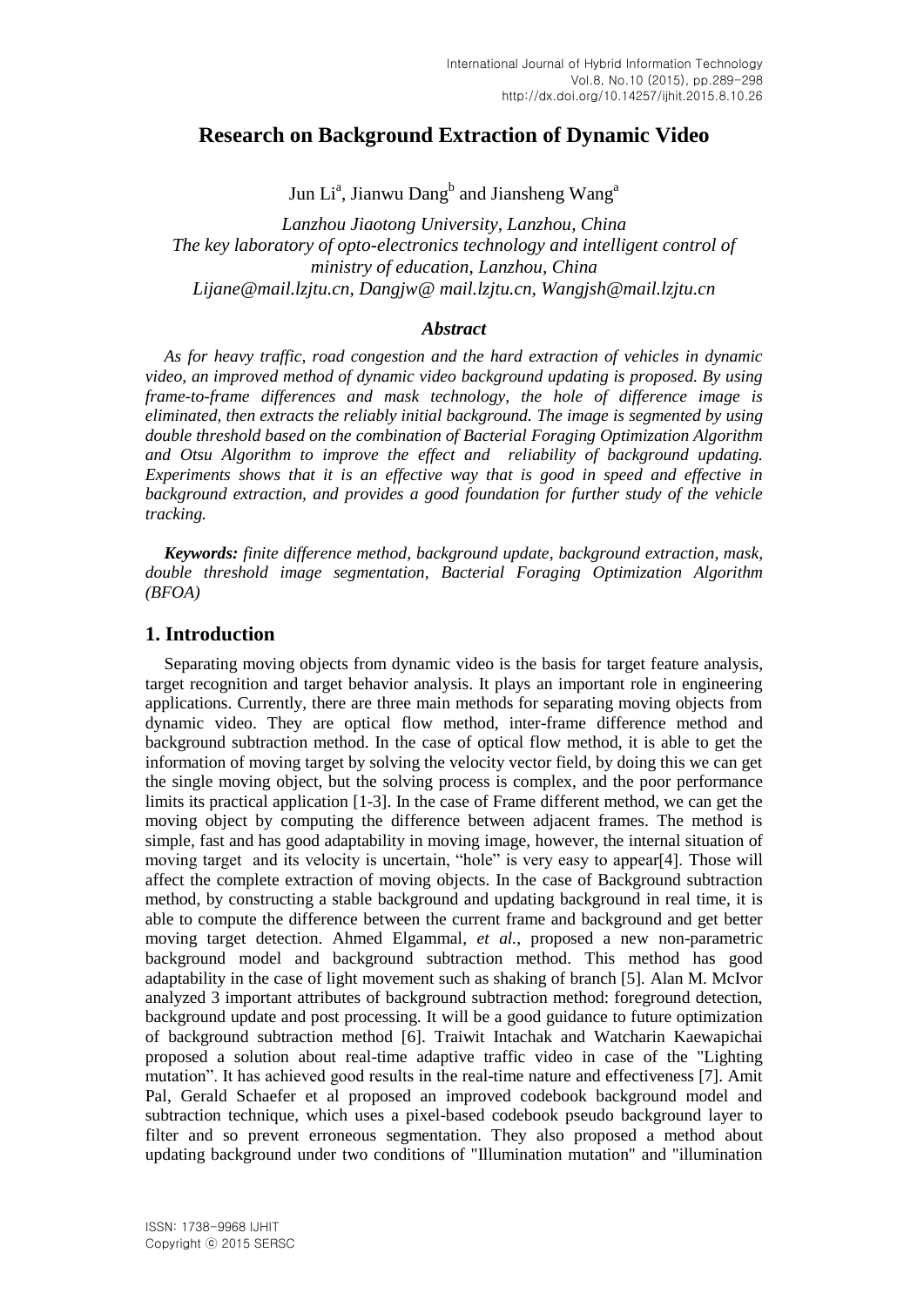gradient" [8]. However, those treatment effects with the above methods are poor in some cases, such as some vehicles speed is too slow, traffic is bigger and vehicles' short stay.

This paper presents a dynamic background updating method based on dual-threshold and inter-frame difference, the method of updating the background under the larger traffic situation is studied. The main contents include: (1) the generation of stable background; (2) The generation of mask of moving object based on dual-threshold and inter-frame difference; (3) updating the background in case of the sudden stationary of moving target; (4) updating the background under the condition of static target sudden movement.

# **2. The Generation of Initial Stable Background**

#### **2.1 The Selection of Initial Background Video**

The generation of initial stable background is the prerequisite and basis of later dynamic background updating, so how to get a complete initial background is the first thing to be solved.

Assuming that a moving object go through a single pixel in N frames, and then take N/6 frames as interval. A point in the center of screen can be taken as the detective target to figure out the time how long the vehicle needs to go through. Assuming that a moving object goes through the whole screen in T frames then set the initial background generated frames TB to T. Using the method in 2.2 to determine the background and moving target and to examine whether the probability of the appearance of the background of every pixels in the screen of TB frames is more than 50%, if not, then double the initial background generated frames, set TB to 2T. And so on, until the probability is more than 50% and the initial stable background is generated.

### **2.2 Improved Method for Background Extraction**

Usually we select the continuous frames or the first frame as the initial background, in literature [9] presents an initial background generation method based on statistics; it can get good initial background under the condition of strong noise. But if vehicles go through a pixel point continuously, the background appear time is less than the target appear time, then there will be misjudgment. Based on it, this paper introduces the concept of undetermined background group, which is adding background mask to statistical frequency backgrounds, by removing the moving target and figuring out the part of the non-moving object, to get accurate background pixels, thereby obtain the complete stable initial background. n the screen of TB frames is more than 50%, if not, then<br>generated frames, set TB to 2T. And so on, until the<br>generated frames, set TB to 2T. And so on, until the<br>dot the initial stable background is generated.<br><br>**ckground** 

Through statistical analysis, moving target takes an average of 12 frames to go through a pixel, so get one image after every 2 frames, and convert it to grey-scale map. Then, subtract adjacent two frames, and get difference image, such as the formula (1).

In Equation (1), Fn is the current frame image, Fn-1is previous frame image. Using the double threshold segmentation method mentioned in section 2.2 to convert the difference image into binary image FB, as shown in formula (2).

In the formula, T1 is the larger of the two threshold threshold, T2 is the smaller of the two threshold threshold.

Mask processing the required binary image FB, removing the internal hole and getting connected target mask. This paper uses the mask method from literature [10] including connecting process and deletion process: connecting process is when the distance of the black spots which between the adjacent white points is less than the threshold TC then connect the two white points into a white line with white spots; deletion process is when the length of white line is less than a threshold then remove the white line. Connecting and Emap. Then,<br>
a (1).<br>
anage. Using the<br>
the difference<br>
e smaller of the<br>
nole and getting<br>
[10] including<br>
distance of the<br>
shold TC then<br>
process is when<br>
ne. Connecting<br>
that © 2015 SERSC *FREE THERERS, and CONCERT TO SUCHERET ADDETERT CONDEX THERERS, and CONCERT THERERS (1).*<br> *FFREE THERERS (FREE THERERS ADDETERT) FFREE THERERS ADDETERT AS A FORM THERERS ADDETERT ON THERER AS Shown in formula (2).***<br>** *F*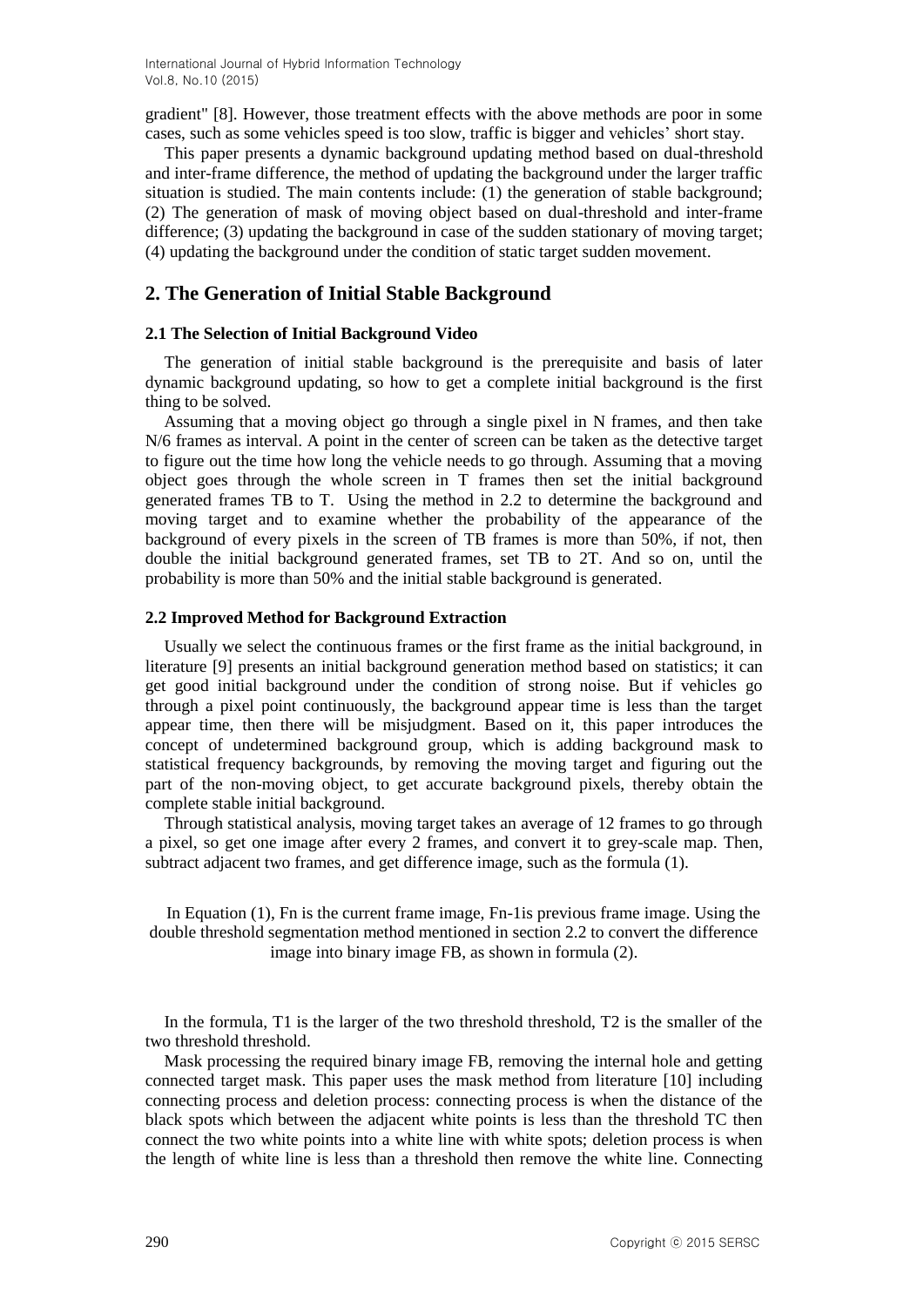process and deletion process should be executed in the horizontal and vertical directions. A large number of experiments indicate that after a connecting operation some black area may be wrapped in white line. In this case, some edge information may lose after a deletion process. So in this paper, the above method is improved. By executing the connecting process two times then executing the deletion process, we can get a more complete mask image.

As shown in Figure 1, graph (a) is the background image, graph (b) is the target image, graph (c) is the difference image, graph (d) is a mask image. It is clear that the mask image is internal connected which provide a basis for subsequent operations.



**Figure 1. Chart Masked**

### **2.3 The Initial Background Generation Algorithm**

The initial background algorithm flow chart shown in Figure 2.

The TS is single threshold segmentation result. It is used to judge whether the current frame contains moving objects. TD take the value of 4, if TS is less than TD, it means there are no moving objects in the background, then put the whole map into the background group directly.

Adding the background portion into the pending background group after each frame process. Counting the frequency of each pixel when the process of TB frames are done. Taking the pixel that is repeated most often as the final pixel of initial stable background.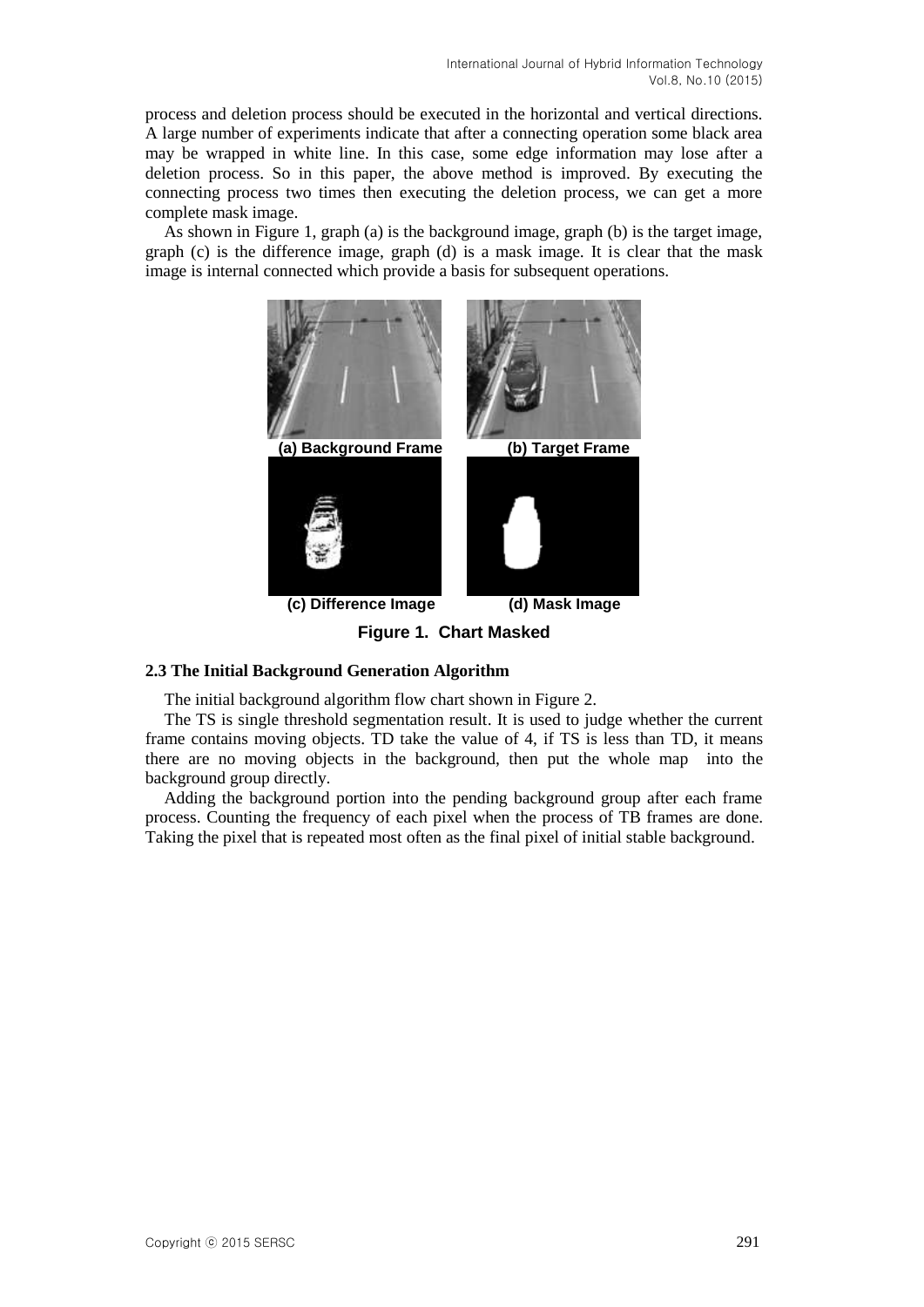International Journal of Hybrid Information Technology Vol.8, No.10 (2015)



**Figure 2. The Initial Background Algorithm Flow Chart**

# **3. Dynamic Background Update**

### **3.1 Dynamic Background Update Tactics**

Assuming the current, the initial background algorithm has been used to generate a stable background image B. The current frame is Fn, the previous is Fn-1. Then it can obtain difference image FS according to the formula (1), and then use formula (2) to generate the corresponding binary image FB. Similarly, we can make use of the current frame to subtract the background image to get a difference image, as following the formula (3). **(A)**<br>
(**A)**<br>
(**A)**<br>
(**A)**<br>
(**A)**<br>
(**A)**<br>
(**A)**<br>
(**A)**<br>
(**A)**<br>
(**A)**<br>
(**A)**<br>
(**A)**<br>
(**A)**<br>
(**A)**<br>
(**A)**<br>
(**A)**<br>
(**A)**<br>
(**A)**<br>
(**A)**<br>
(**A)**<br>
(**A)** and then us fr-1. Then it can<br>
(*C*) to facure that frame is Fn, the periods

Correspondingly, we can use the double threshold in fragment 2.2 take the difference image to convert into a binary image, as following the formula (4). as following the<br>ke the difference<br>the smaller one.<br>right © 2015 SERSC round image to get a difference image, as following the<br>
suse the double threshold in fragment 2.2 take the difference<br> *R* image, as following the formula (4).<br>
Ids, T3 is larger threshold value, T4 is the smaller one.<br>
e

Among the dual thresholds, T3 is larger threshold value, T4 is the smaller one.

Masked and expanded process for FB and BB to get FC and BC.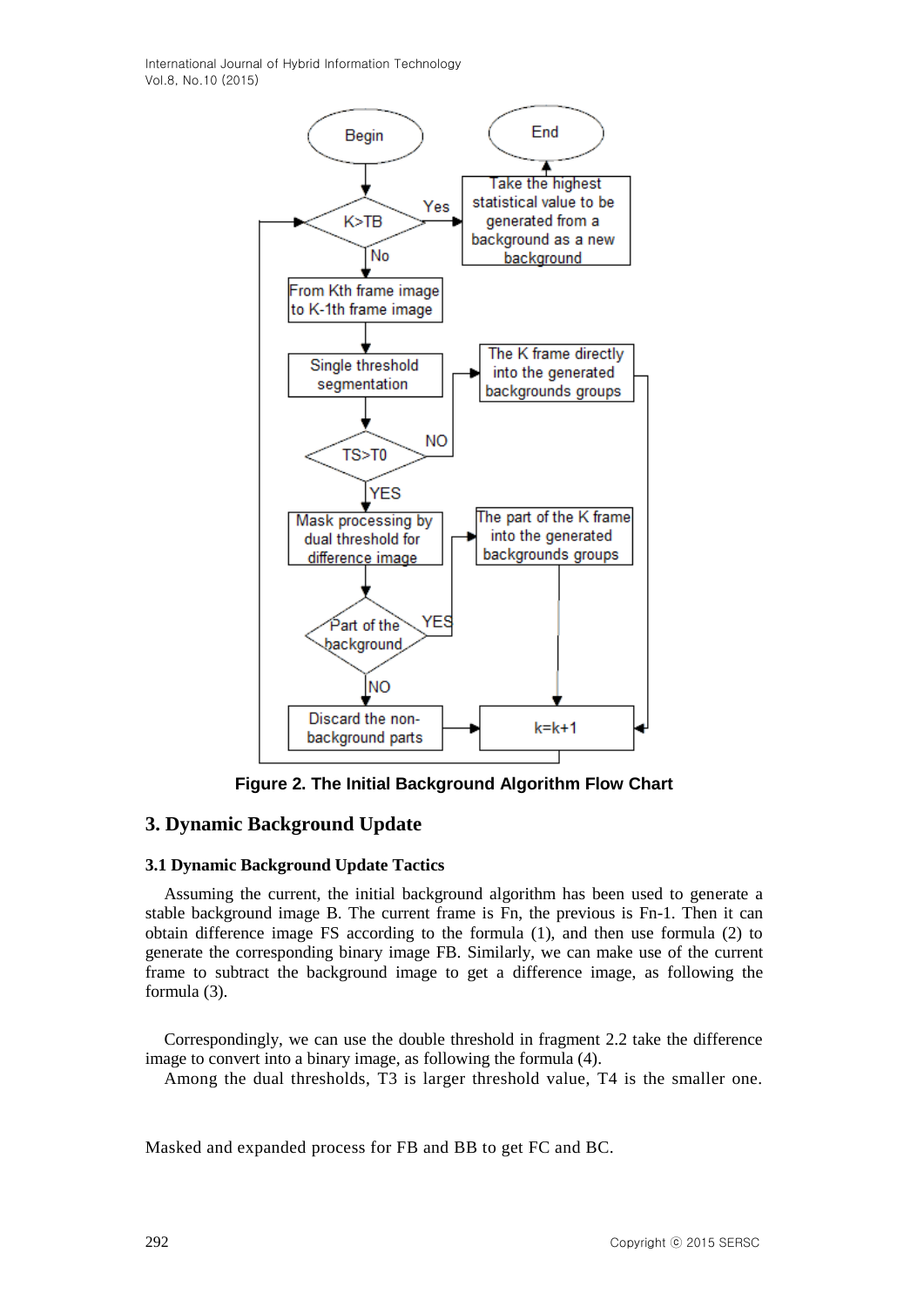For the case velocity of the moving target is slow or stationary, and when a pixel BC is 1 and FC is 0, which indicates the moving target has a very slow velocity or stopped, so the pixel is not updated background, still using the previous background, as following the formula (5).

In the formula (5), update(X,Y) is marker for the updating, when its value is 1, the background of pixel is not updated; when its value is 0, this pixel is to be updated background pixels.

When the stationary objects in the background suddenly move, they need to quickly update their background.

Assuming the BC of the previous frame is remarked as BClast, the FC of the previous frame is remarked as FClast, thus we need to record the position of the pixels which the value of BClast is 0,and calculate the threshold value of RS which is on the position of these pixels in the current frame image, when the threshold value of RS is greater than T5(T5 taking the experience value of 10), which indicates the emergence of a new moving target in background, thus make the value of BClast as 0 and FC as 1,the pixel whose value of FClast is 0 will be updated to the current background. manatona Journal or world model world (*yol. 8*). No.10 (2016)<br>
the moving target is slow or stationary, and when a pixel<br>
th indicates the moving target has a very slow velocity or<br>
5).<br> **Idde(X,Y)** is marker for the upd

For the moving object, it will not be updated, as following the formula (6).

The other part of the background uses the forgetting factor  $\alpha$  to update

background, as following formula (7).

 $B_n$  is the updated background image.  $B_{n-1}$  is the background of the previous frame.

The forgetting factor takes the experience value of 0.7.

#### **3.2 The Dual Threshold Value Image Segmentation**

Under large number of experiments, it found that when the traffic flow is large, the vehicles are running slowly, so the body of vehicles represents the larger screen size, color differences evident in the case of vehicles, the single threshold image segmentation will lead to occur misjudge phenomenon. When there is much difference between the gray value of most vehicles and its background ,there is just only one vehicle existing small difference between gray value and the background, in which case the single threshold segmentation will be included in the frame difference in the context of a class of the vehicle, so that occurring misjudgment phenomenon. To solve this problem, we use Otsu dual-threshold image segmentation to get better results [11-12]. In order to improve computing speed, we make use of bacterial foraging algorithm to optimize the Otsu dual-threshold algorithm [13-14]. **EXEREM** the circuit Traine image, when the threshold<br>
T TS(TS taking the experience value of 10), which the value of 10), which the value of the value of the value of PClast is 0 will be updated to epixel whose value of *B* a crass of the ventitive to this problem, we esuits [11-12]. In order aging algorithm to 

į.





 **(a) The Image of Current Frame (b) The Difference Image with Previous Frame**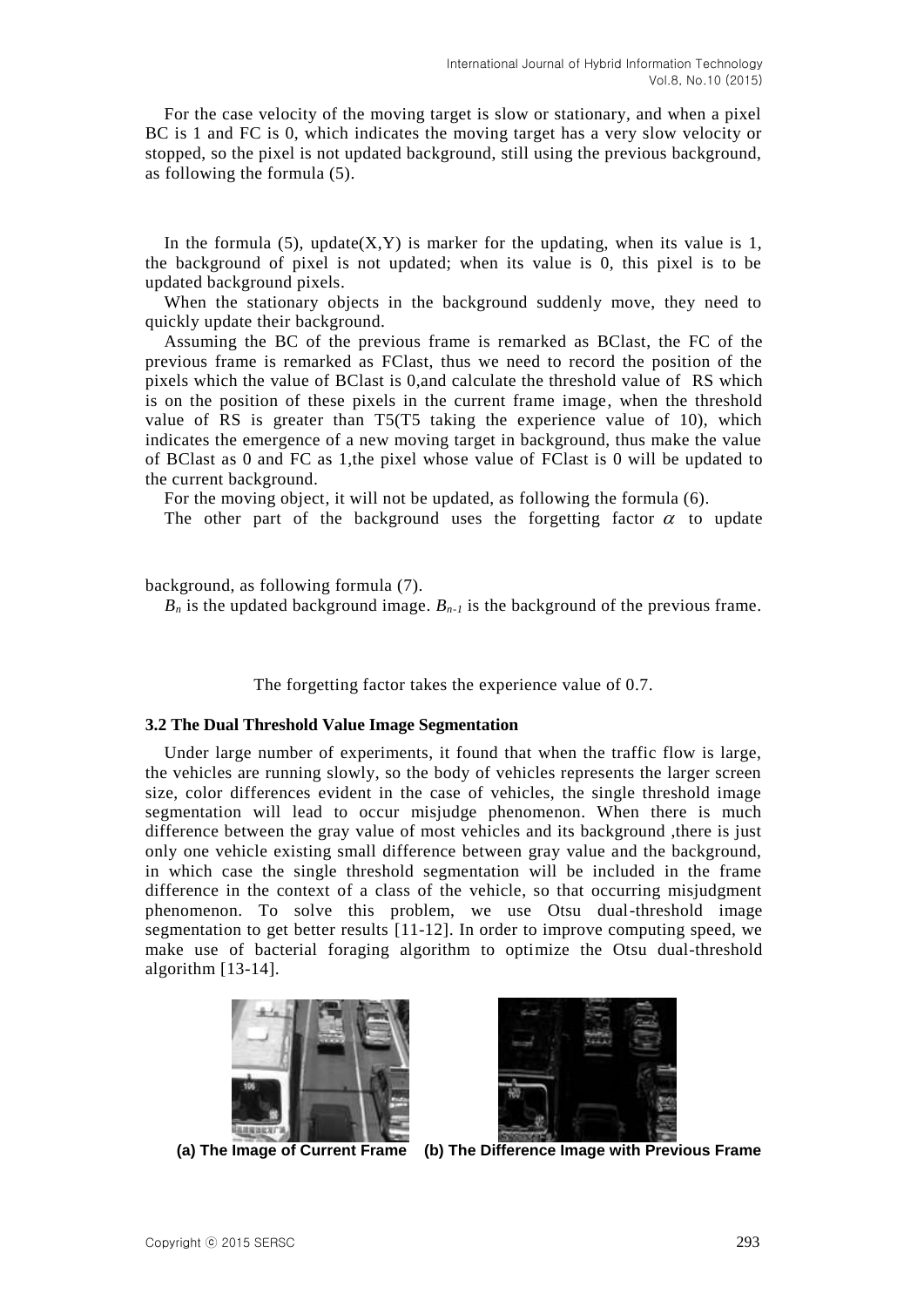International Journal of Hybrid Information Technology Vol.8, No.10 (2015)





**(c) Single Threshold Image Segmentation (d) Dual Threshold Image Segmentation**

## **Figure 3. The Effect Comparison Graph between Single Threshold and Dual Threshold**

In Figure 3, graph a is image of the current frame, the vehicle is running slowly, graph b is the difference image between the current frame and the previous frame, graph c is the single threshold image segmentation, and graph d is the dual threshold image segmentation. The former dark edge contour of the vehicle is unclear, unable to correctly determine its edges, the latter is better. After testing, each frame processing time is less than 1/25 second, it meets real-time requirements.

### **3.3 Dealing with Global Background Mutation Strategies**

Due to light, weather and emergencies and other reasons, the background may appear sudden global change, now, slowly updating the background cannot quickly get the current background. Thus we need to re-initialize the background.

According to the share of the vehicle on the screen a pixel width W and length L, lateral intervals of W pixel tag an anchor, vertical L mark an anchor every pixel. When there are more than 50% of the anchor, five consecutive frames change exceeds the threshold T6 (taking the experience value of 30), that make global background initialization.

### **4. Results and Analysis**

By using this method we can quickly generate stable initial background. In order to verify its effectiveness, we selected a video clip which is 25frames/s. Took 50 frames to generate the initial background, and compared it with Kalman algorithm.



**Figure 4. Comparisons of the Two Kinds of Initial Background**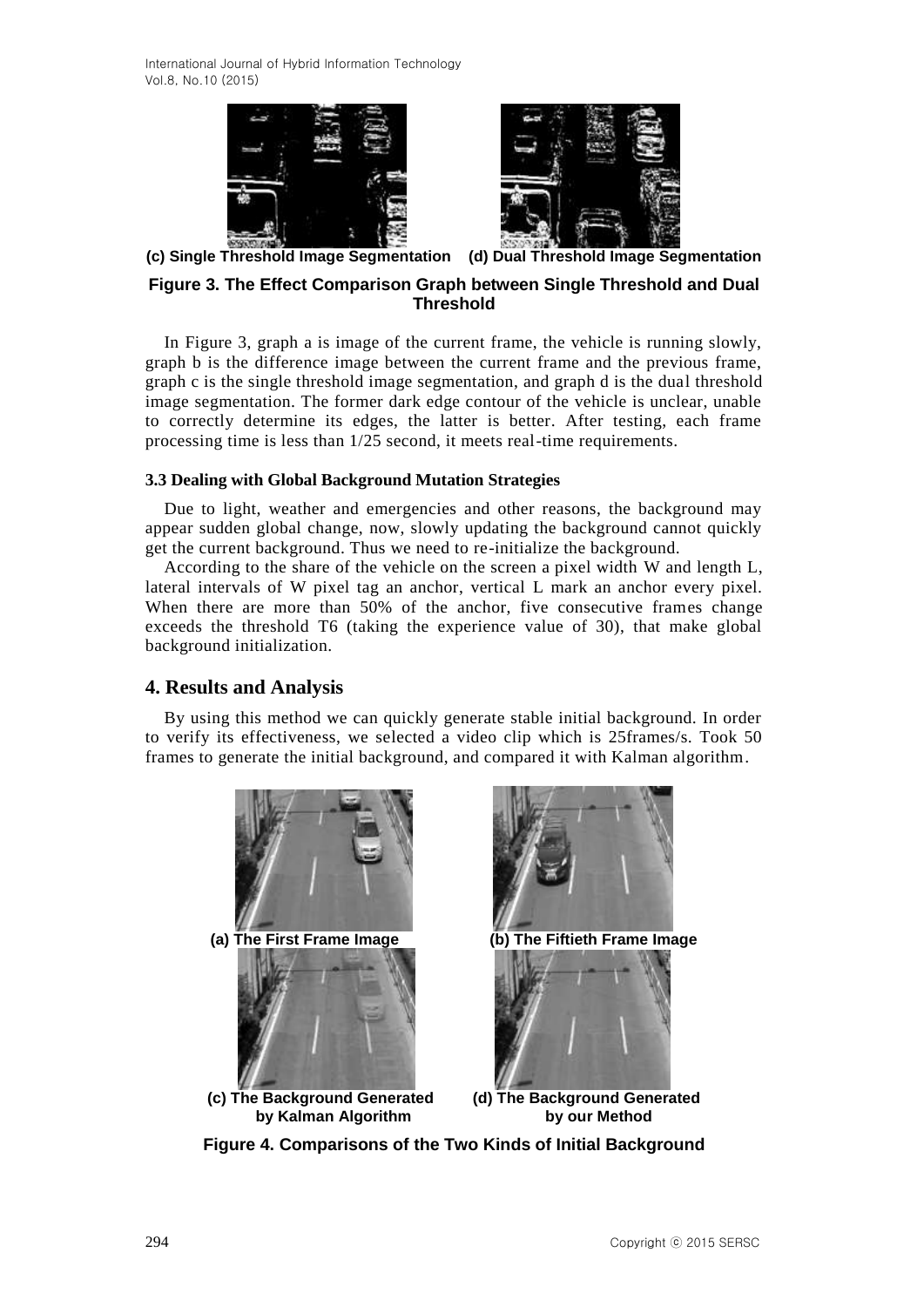Test results as shown in Figure 4: Figure (a) is the first frame image; Graph (b) is the fiftieth frame image; Figure (c) is the background generated by using Kalman algorithm [15], in which you can clearly see the smear; Figure (d) is the background generated by using our method the result is better and faster than by other methods.

The effect of this method was optimized, in the cases of heavy traffic, vehicle occupies a large proportion in all pixels, vehicle moving slow and has a short stay. In order to verify its effectiveness, we selected 600 frames (25 frames per second) and took a frame from each two frames, at the same time, compared it with Kalman algorithm. Test results as shown in Figure 5: Graph (a) is the first frame image; Graph (b) is the 145th frame image; Graph (c) is the 145th frame background image by using Kalman algorithm; Graph (d) is the 145th frame background image by using the algorithm; Graph (e) is the targets which are extracted from video, by using Kalman algorithm, because of the error update of background, the difference between the 145th frame and the background is very small, almost all the target area is white after binarization processing. Graph (f) is binary image based on the algorithm.





**(c) Background of 145th Frame (d) Background of 145th Frame Generated by Kalman Algorithm Generated by our Method**



**(e)The Targets Extracted from Video (f) the Targets Extracted from Video by Kalman Algorithm by the Algorithm**



# **Figure 5. Comparison of the Results Extracted by the Two Algorithms**

At the beginning of the video, the traffic is smooth, it is about to jam in the 15th frame and slows to a near standstill in the 145th frame. As can be seen from the figure, when traffic is heavy and standstill appears, error update occurs in Kalman algorithm, it takes part of the vehicles as background, so that it can not accurately identify the target vehicles. Our algorithm can well identify stalled vehicles. By using this method we can get the correct background, so that obtain the target vehicles completely.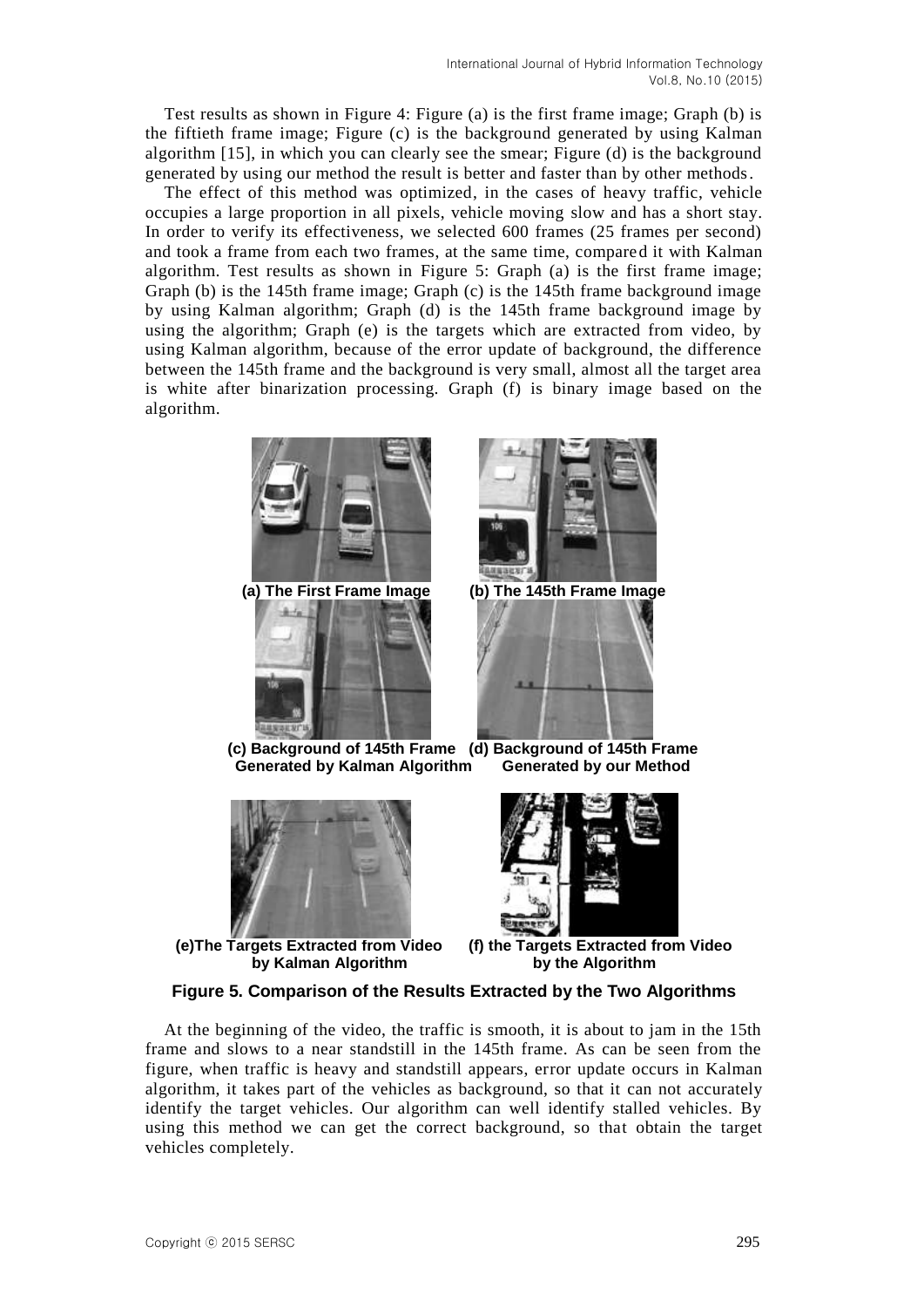The algorithm proposed in this article has been tested on the following two kinds of circumstances: indoor moving target contribute a large proportion to the whole picture, and the target moves slowly. The test results as shown in Figure 6, the video sampling rate is 25frames / s, and experiment tested 200 images.







**(c) Background Generated by Kalman Algorithm** (**d**)**Background Generated by our Algorithm**

# **Figure 6. The results of Indoor Test**

As can be seen from the result of the experiment, the smear appears in the background generated by Kalman algorithm, and the background generated by our method is complete. Our method is fast and the result is satisfying.

# **5. Conclusion**

In this paper, by adopting improved background pixel statistics and mask processing, we can get stable initialized background faster and more accurately. Double thresholding can be used to extract information from moving objects effectively because that it can get accurate marginal information from objects. We have optimized case of heavy traffic, large vehicle screen and vehicle pauses. We have also had validations under different kinds of situations and achieved satisfactory results.

# **ACKNOWLEDGEMENTS**

This work was supported by Plan of Gansu Provincial Department of Education 2012 under Grant 1204-13.

# **References**

- [1] J. L. Barron, D. J. Fleet and S. S. Beauchemin, "Performance of optical flow techniques", International journal of computer vision, vol. 12, no. 1, **(1994)**, pp. 43-77.
- [2] D. Huibin, X. Bangshu and O. U. Qiaofeng, "Moving Targets Detection Based on Regional Optical Flow of Discontinuous Frame", Semiconductor Optoelectronics, vol. 30, no. 2, **(2009)**, pp. 300-305.
- [3] L. Chao, X. Zhang, H. Yang and L. Yuheng, "Temporal Difference Based Local Optical Flow and its Application", Computer Engineering and Applications, vol. 41, no. 31, **(2005)**, pp. 195-197.
- [4] X. Lixia, L. Yanli and W. Zuocheng, "Detection algorithm of adaptive moving objects based on frame difference method", Application Research of Computers, vol. 28(4, **(2011)**, pp. 1551-1552.
- [5] A. Elgammal, D. Harwood and L. Davis, "Non-parametric model for background subtraction", Computer Vision—ECCV, Springer Berlin Heidelberg, **(2000)**, pp. 751-767.
- [6] A. M. McIvor, "Background subtraction techniques", Proc. of Image and Vision Computing, vol. 1, no. 3, **(2000)**, pp. 155-163.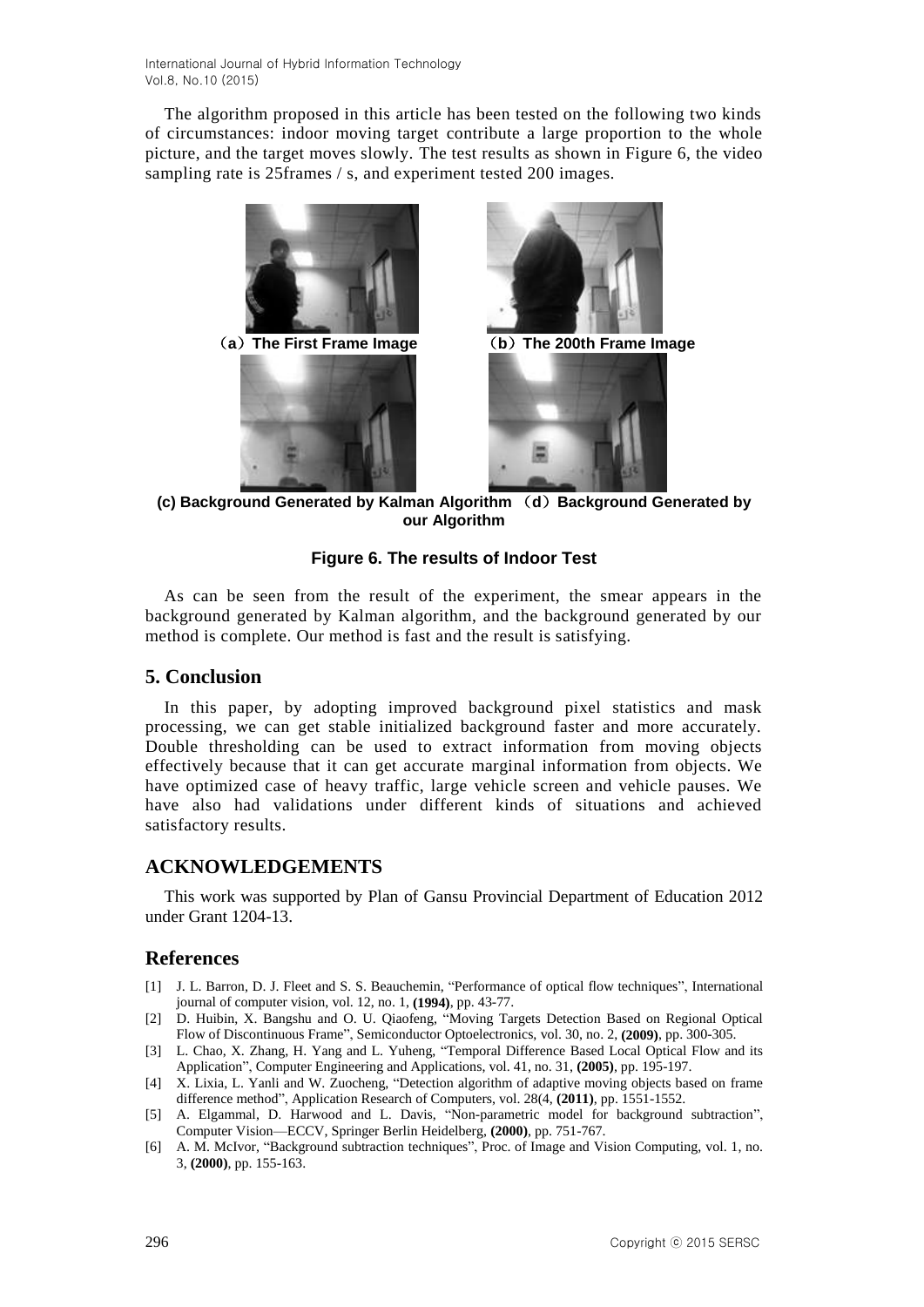- [7] T. Intachak and W. Kaewapichai, "Real-time illumination feedback system for adaptive background subtraction working in traffic video monitoring", Intelligent Signal Processing and Communications Systems (ISPACS), International Symposium on. IEEE, **(2011)**, pp. 1-5.
- [8] A. Pal, G. Schaefer and M. E. Celebi, "Robust codebook-based video background subtraction", Acoustics Speech and Signal Processing (ICASSP), IEEE International Conference on, IEEE, **(2010)**, pp. 1146-1149.
- [9] S. Hongbo, H. Shan, Z. Hongbin, T. Kun, "Intelligent Surveillance System Based on Comprehensive Background Extraction and Shadow Suppression", Computer Engineering & Science, vol. 34, no. 12, **(2012)**, pp. 98-104.
- [10] H. Weiwei, L. Shuguang and W. Zhouzhou, "Adaptive background update of sequence image and vehicle classification", Computer Engineering and Applications, vol. 43, no. 12, **(2007)**, pp. 239- 242.
- [11] N. Otsu, "A Threshold Selection Method from Gray Level Histog-ram", IEEE Trans. on System, Man and Cybernetics, vol. 9, no.1, **(1979)**, pp. 62-66.
- [12] H. Zhiyong, S. Lining and C. Liguo, "Fast Computation of Threshold Based on Otsu Criterion", Acta Electronica Sinica, vol. 41, no. 2, **(2013)**, pp. 267-272.
- [13] L. Jun, D. Jianwu, B. Feng and W. Jiansheng, "Analysis and Improvement on Bacterial Foraging Optimization Algorithm", Journal of Computing Science and Engineering, vol. 8, no. 1, **(2014)**, pp. 1-7.
- [14] Z. Yalan, "Research and Application on Bacterial Foraging Optimization Algorithm", Computer Engineering and Applications, vol. 46, no. 20, **(2010)**, pp. 16-21.
- [15] S. Yaji, "Moving Target Detection and Tracking Technology Based on Kalman Filter", Changchun University of Science and Technology, **(2012)**, pp. 03.